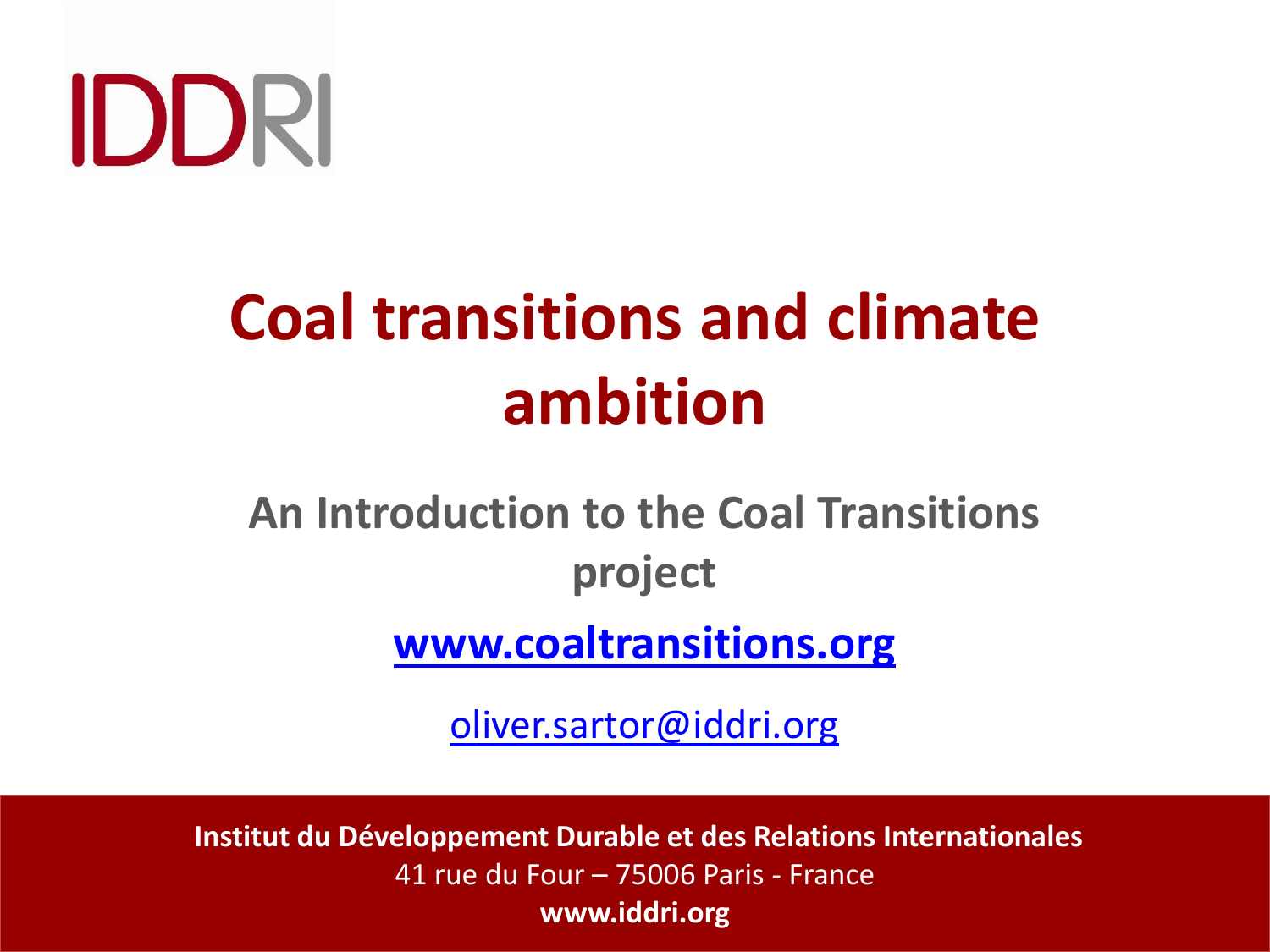#### **Coal transitions: an issue whose time has come**

#### *Global consumption of steam coal under alternative demand scenarios*



- **The issue of coal transition is « on the horizon »**
	- Need for urgency in phasing down share of coal,
	- Existing 2TW + planned + under construction could blow the 1.5°C and 2°C carbon budgets..
		- CCS notwithstanding.
		- Other drivers of uncertainty for coal (air, water, technology,…)
		- A call to recognise inevitability of transition and ensure it is just and consistent with other policy priorities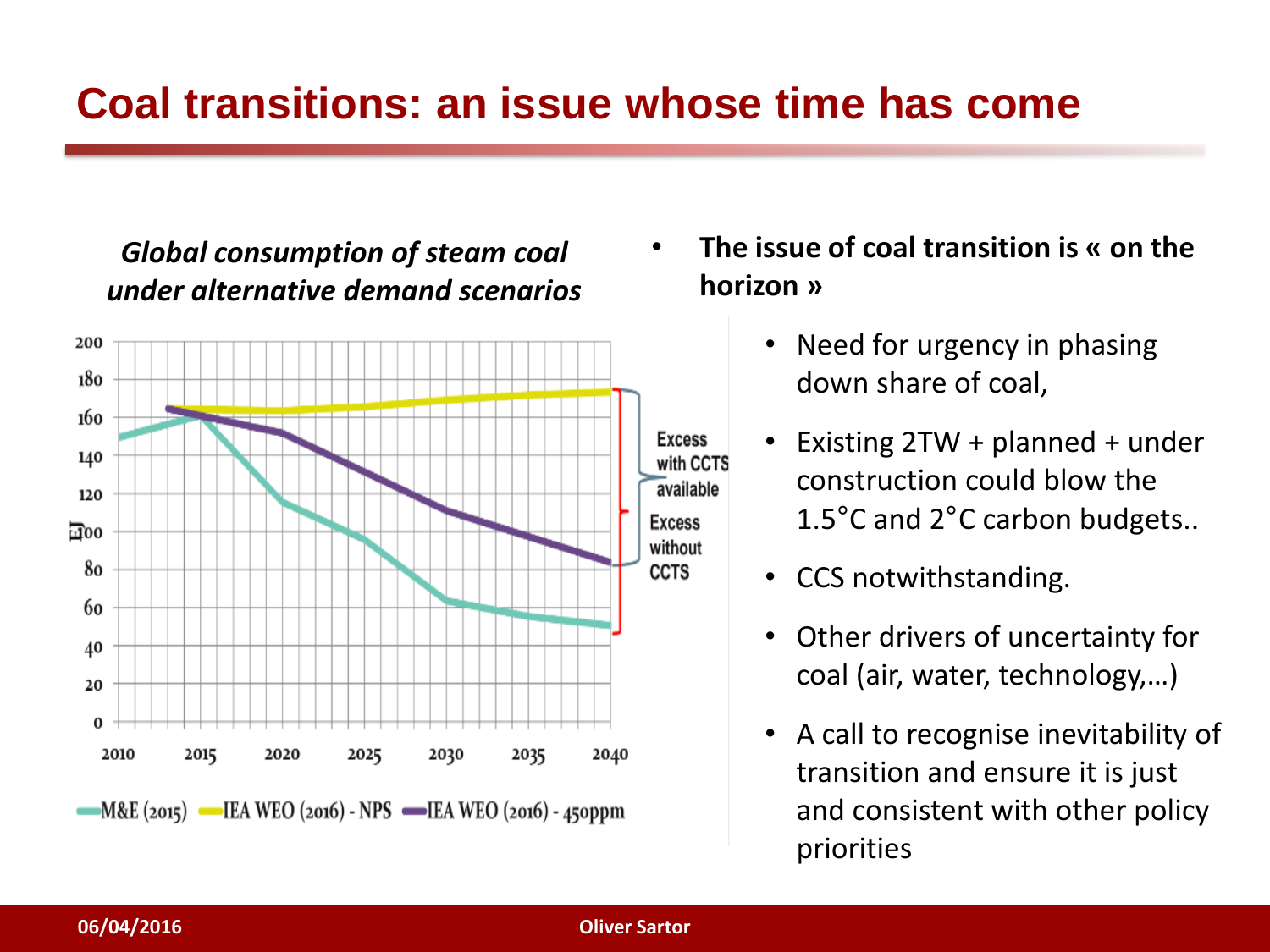#### **An integrated approach to raising ambition on coal**

- **UNFCCC process: where and how to raise ambition? => Coal Sector => But how?**
- **The issue is not as simple as simply raising the carbon price or putting a cap on emissions/coal use.**
- **Fundamental issues of fairness**
- **A range of other real world barriers.**
- **Pledges of ambition only as credible (and as just) as the strategy to tackle these issues.**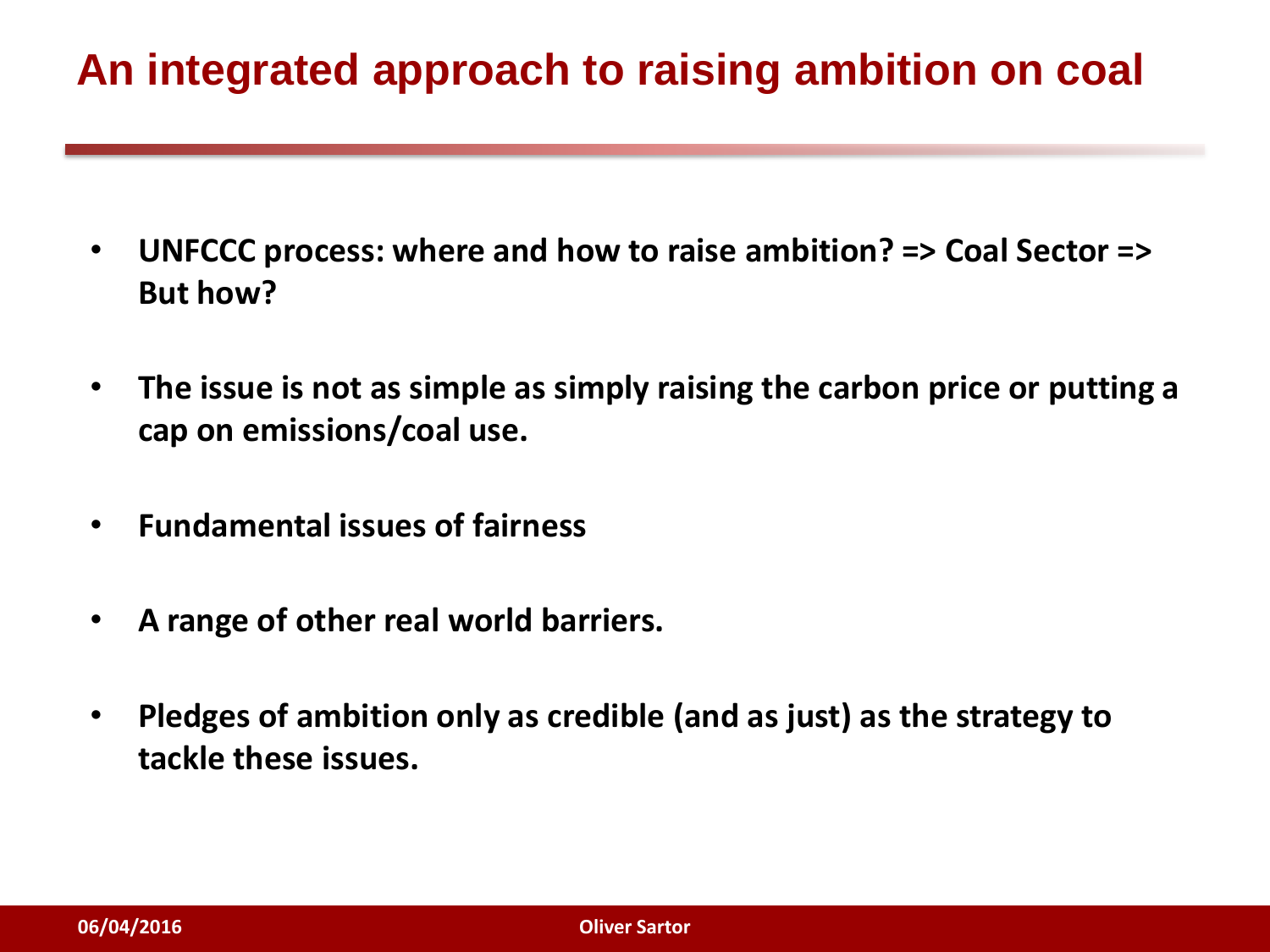#### **Key elements of fair and credible coal transitions**

- **Avoiding and mitigating adverse impacts on coal sector workers**
- **Building local economic resilience and an alternative industrial future for strongly affected regions**
- **Avoiding the creation of stranded assets**
- **Financing the transition**
- **International policy coordination**
- **Coal Transitions project seeks to identify and develop locally relevant strategies to address these issues under 2°C transitions.**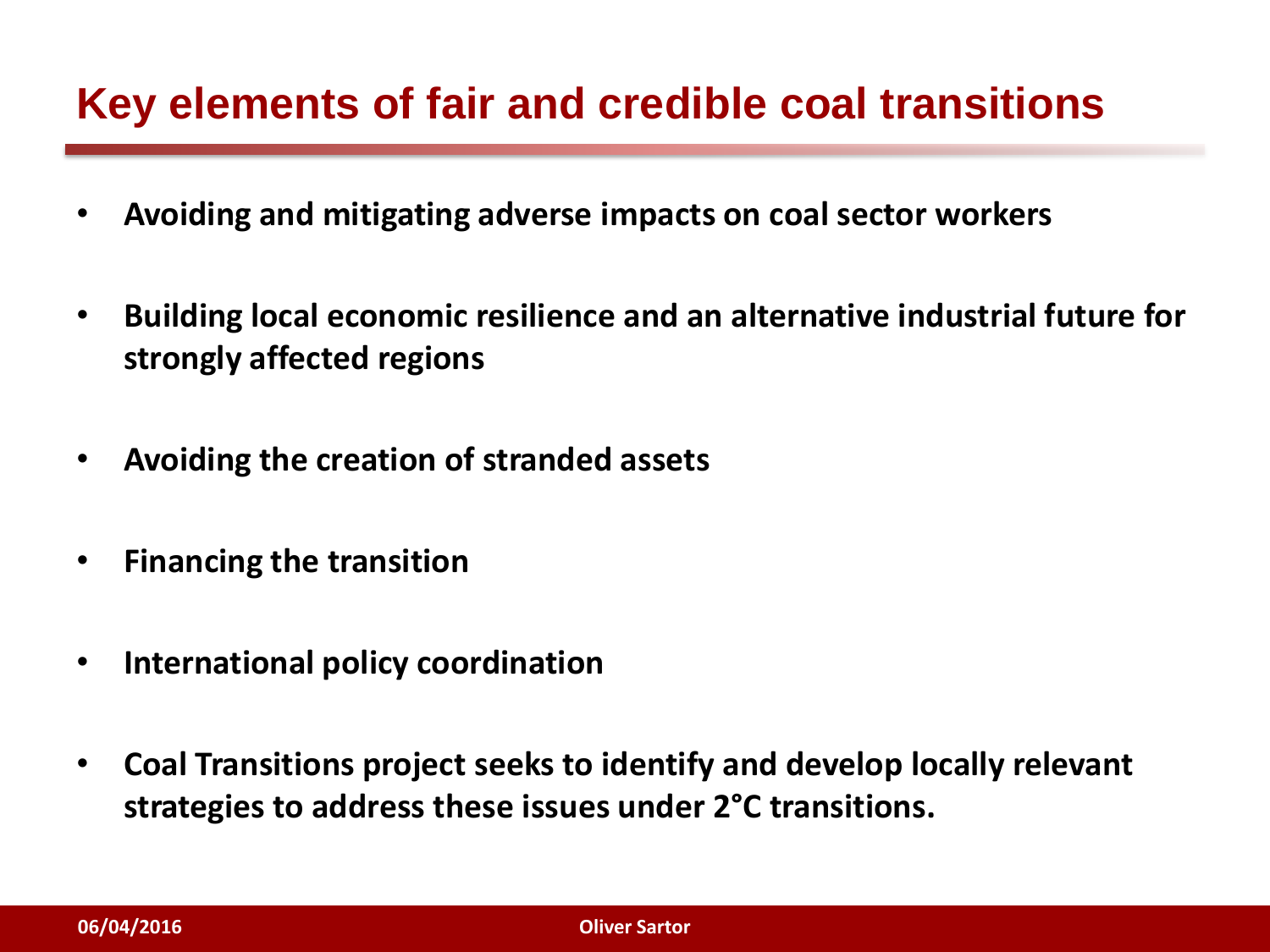### **The Coal Transitions Project**

- **Project co-ordinators:** 
	- IDDRI, Climate Strategies
- **Country-research teams:**

**Co-construction with local actors in countries with high coal production/ consumption**

- India: Indian Institute of Management Ahmedabad
- China: Tsinghua University
- South Africa: University of Cape Town
- Australia: Australian National University; Melbourne University
- Poland: Institute for Structural Research, Poland (IBS)
- Germany: German Institute for Economic Research (DIW)
- **Project Funders:** 
	- KR Foundation,
	- European Climate Foundation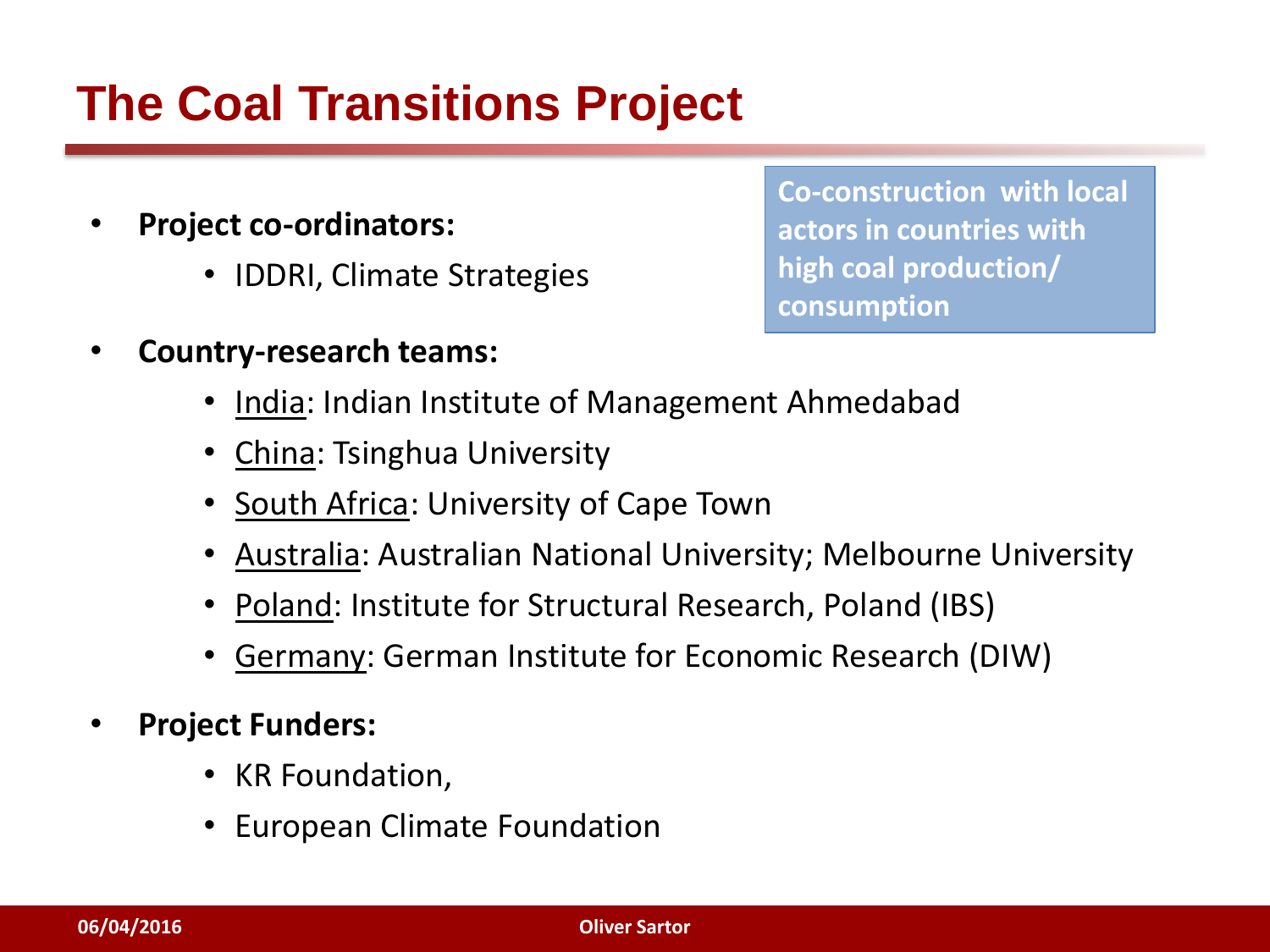## **Content of Coal Transitions Project**

- **1. Analysis of past coal transitions (June & November 2017)**
	- Lessons from of 6 case studies past coal transitions
	- Lessons from other regional industrial economic transitions.
	- Lessons from recent closures (e.g. Hazelwood plant in Australia)
- **2. Modelling of global coal market under 2°C, NDCs, NDCs+ (Jan 2017)**
	- Combining national scenarios + DIW's COALMOD model.
	- Highlight international interdependencies, risks, & coordination needs
- **3. Reports on 2°C-compatible coal transition scenarios in 6 countries (March 2018)** 
	- National experts: CN, IN, AU, ZA, DE, PL
	- Quantitative 2°C-coal transition scenarios and qualitative analysis of implications
	- Analysis of country-specific barriers to transition (e.g. China coal power)

#### **4. National and international dialogue and outreach with stakeholders**